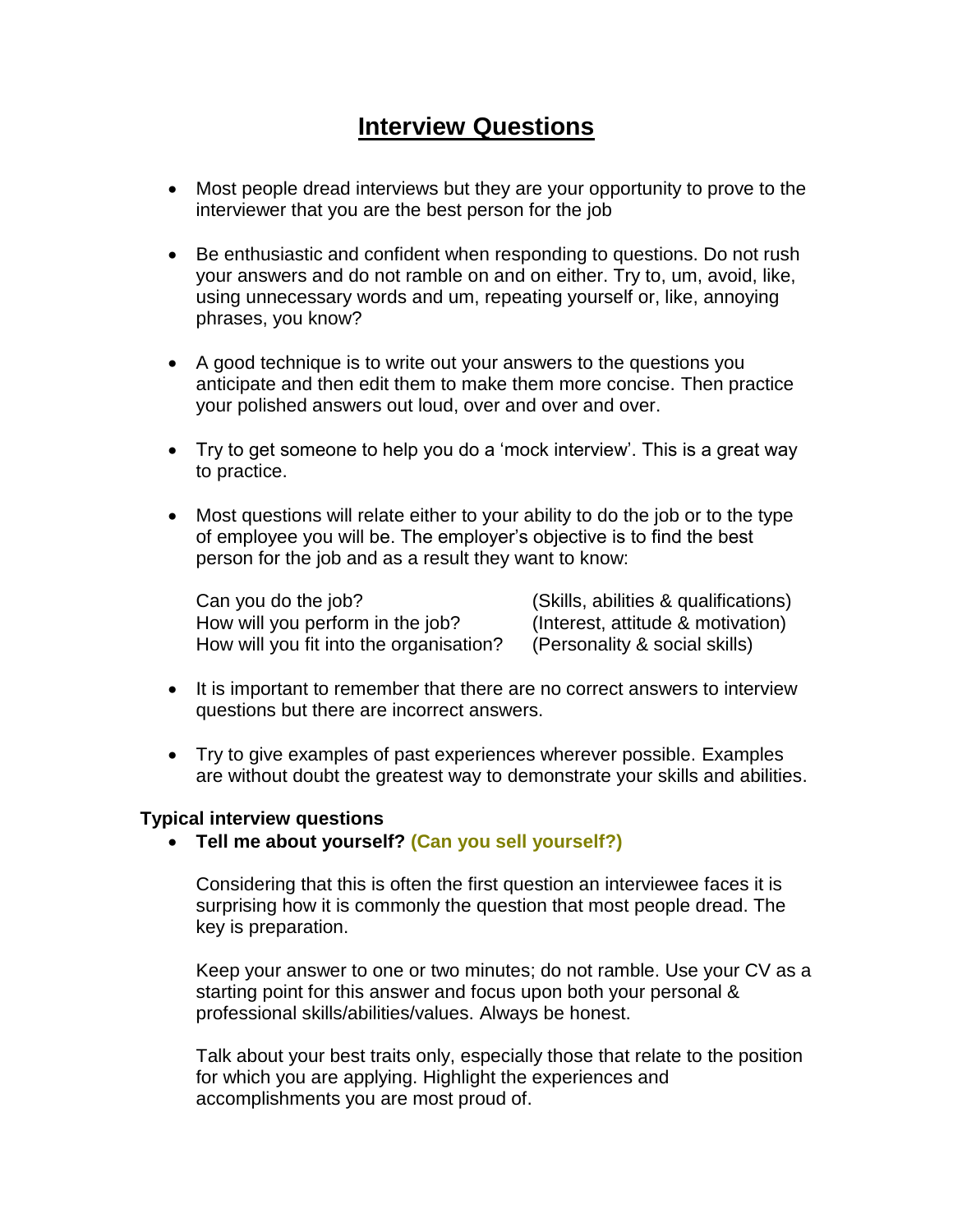Remember to tailor your response to the specific job. By studying the job description, you will have a good idea to the skills and experience that the employer is searching for. Work these into your answer.

## **What do you know about our company? (Have you taken the time to find out what we do?)**

It is imperative to do your homework before the interview as it will help you to stand out from the other candidates. Spend time researching the company as this will help you to demonstrate an informed interest.

Explain how your qualifications and goals complement the company's mission statement, values and ethos (give an example if possible).

#### **Why do you want to work for us? (Can you add value to the company)**

Place emphasis on what you can contribute and how, state your skills, experience, etc. Do not mention company perks as your motivation for wanting to work for them.

## **Where would you like to be in 5 years time? (How committed and motivated will you be?)**

Simply explain that you would hope to make a success of the role you are applying for. Mention how you are always eager to undertake further training in order to improve your performance and range of skills.

## **Why did you apply for this job? (How motivated are you?)**

Explain why you want this job and not why you are looking to leave your current job (if applicable).

Mention how the company fits with your personal values/ethos and that you believe that the position will give you an opportunity to use your skills in order to further the mission of the organisation.

#### **Why should we hire you? (What makes you different to the other candidates?)**

Use buzz words from the Job Description/Person Specification to inform your answer.

Elaborate on your knowledge, experience, abilities and skills and link them directly to the Job Advert criteria.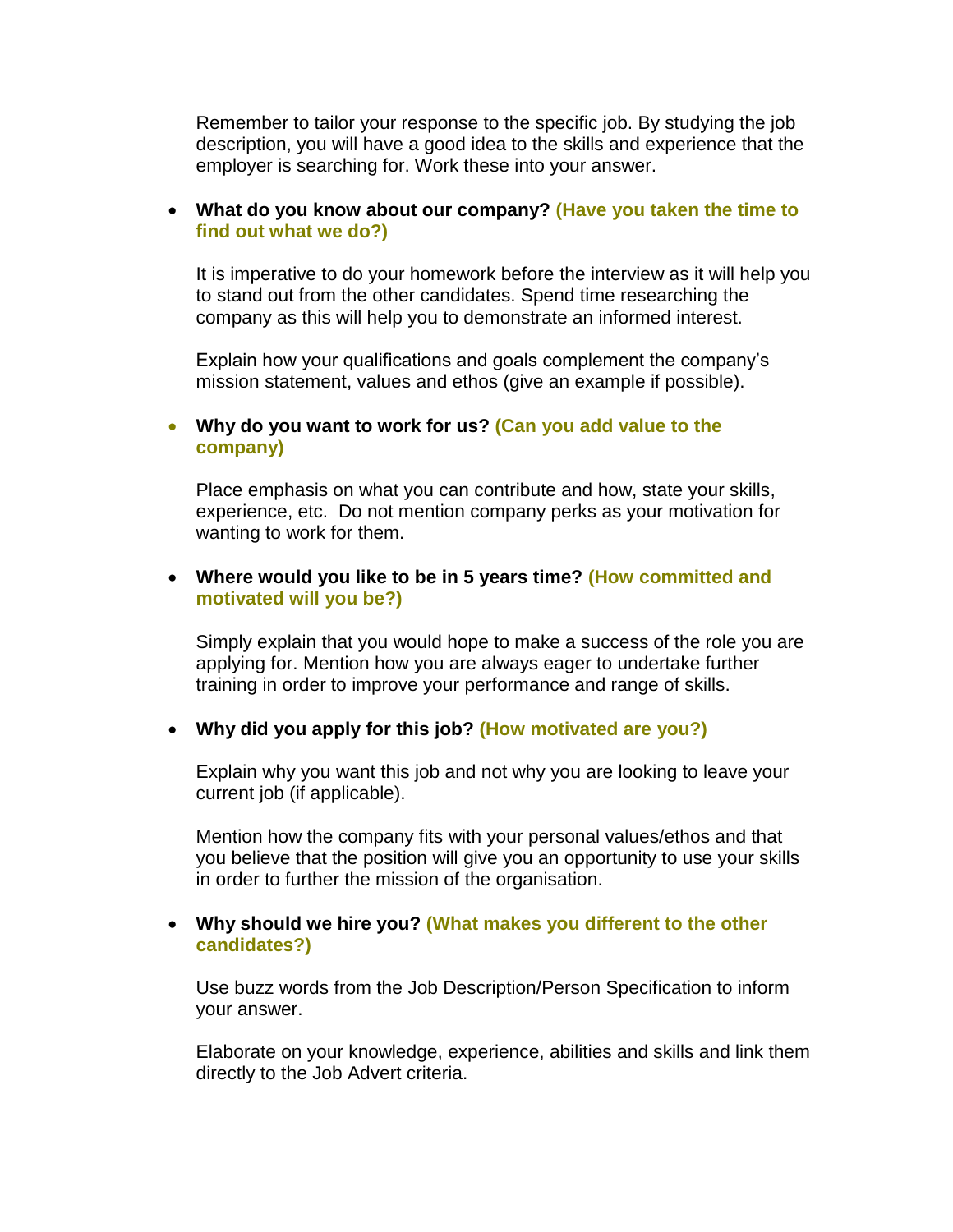Do not say you are the best qualified person because you will never be in a position to know if this is true. The interviewers will make this choice.

#### **How do you handle stressful situations? (Can you cope with problems efficiently?)**

Give an example of a stressful/difficult situation that you have dealt with in the past. Tell them how you overcame the situation. What skills did you deploy? Do not be afraid to admit that you would ask for assistance if necessary.

If it is true that you actually work better under pressure then say so.

#### **What are your greatest strengths? (Tell us a reason to hire you?)**

This is one of the best opportunities to highlight your skills. Determine which skills would fit best with the position you are applying for (the Job Description/Person Specification will help). From this list pick three skills which you possess and elaborate on each one by providing an example.

## **Do you have any weaknesses? (Are you self aware and capable of developing?)**

The key to disclosing a weakness is to talk about how you have attempted to overcome it.

## **What do you do in your spare time? (Are you a rounded person?)**

Prepare an example for this question. Promote any voluntary or socially related activities and the skills & experiences you have gained from this.